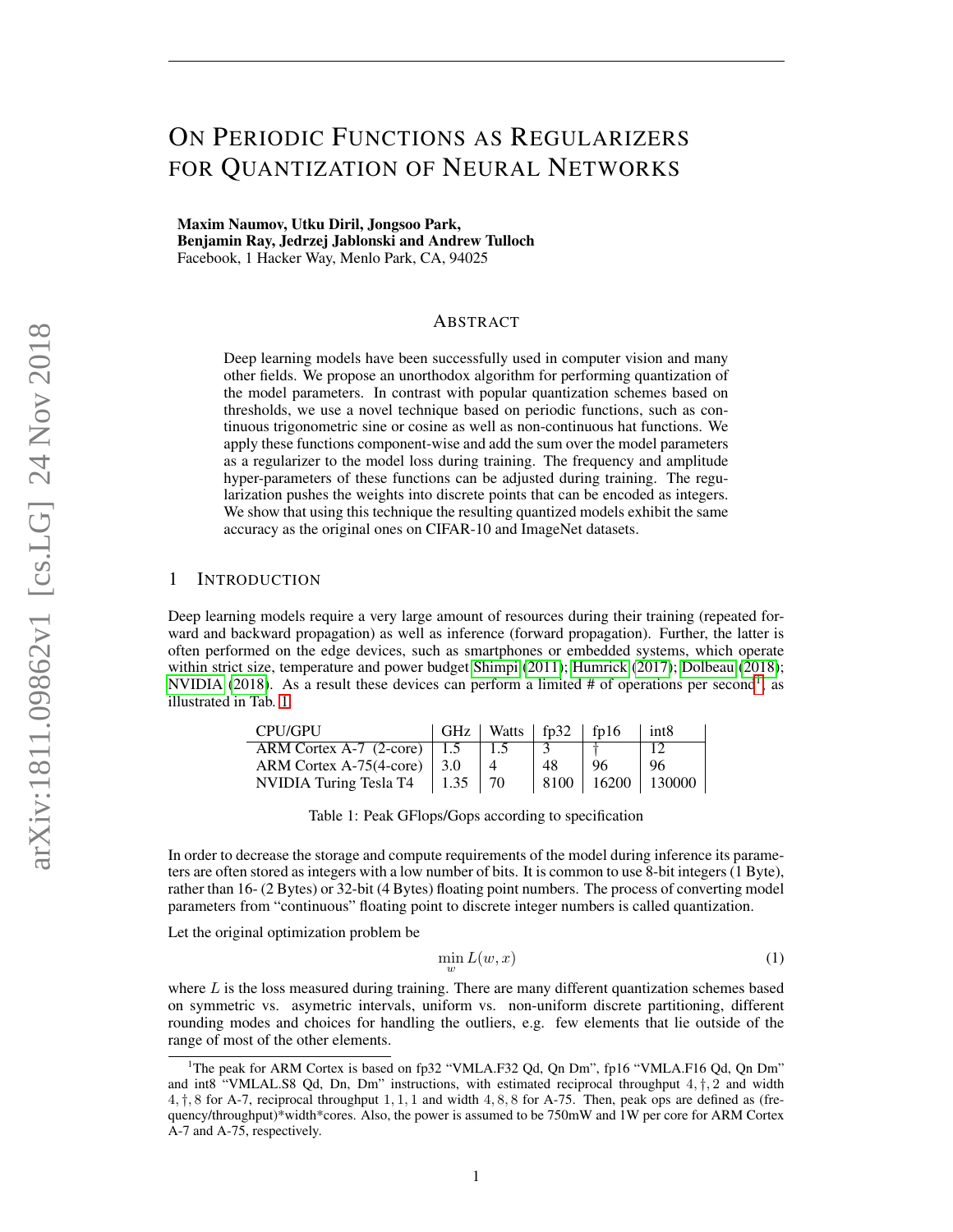Let us consider a uniform quantization of the parameter weights  $W = [w_{ij}]$ , for example from the either convolution [\(14\)](#page-10-0) or fully connected layers [\(15\)](#page-10-1), and activations. Then, the quantized problem is commonly written as

$$
\min_{w} L(Q(w), Q(x))
$$
\n(2)

where Q is the quantization function.

For instance, if we use only two intervals then the process is referred to as binarization and resulting element can be stored in a single bit [Courbariaux et al.](#page-7-2) [\(2015;](#page-7-2) [2016\)](#page-7-3); [Hubara et al.](#page-7-4) [\(2018\)](#page-7-4); [Rastegari](#page-8-1) [et al.](#page-8-1) [\(2016\)](#page-8-1). It can be performed using a single threshold point  $\epsilon$  as shown below

<span id="page-1-0"></span>
$$
Q(w) = \begin{cases} -1 & \text{if } w < \epsilon \\ +1 & \text{otherwise} \end{cases}
$$
 (3)

The ternary networks use three intervals with resulting elements stored in 2 bits [Li et al.](#page-8-2) [\(2016\)](#page-8-2); [Mellempudi et al.](#page-8-3) [\(2017\)](#page-8-3); [Choi et al.](#page-7-5) [\(2018\)](#page-7-5). Then, quantization can be performed using two threshold points  $\epsilon_1$  and  $\epsilon_2$  resulting in

$$
Q(w) = \begin{cases} -1 & \text{if } w < \epsilon_1 \\ 0 & \text{if } \epsilon_1 \ge w \ge \epsilon_2 \\ +1 & \text{if } w > \epsilon_2 \end{cases}
$$
 (4)

Finally, let arbitrary # of bits t correspond to  $2^t$  points and  $2^t + 1$  intervals. Let us assume that we would like to quantize floating point number  $w \in [a, b]$ , with  $c = \max(|a|, |b|)$  and length  $d = (b - a)/2$ . A uniform quantization can be performed symetrically in the interval  $[-c, c]$  using multiplier  $\gamma = c/(2^{t-1}-1)$ , so that

<span id="page-1-2"></span>
$$
Q(w) = \gamma * \text{round}(w/\gamma) \tag{5}
$$

with  $2^t - 1$  effective points because 0.0 is double counted.

On the other hand, notice that we can shift the interval [a, b] to the interval  $[-d/2, d/2]$  located around 0.0 by adding a scalar bias term  $s = (a + b)/2$ . Therefore, uniform asymetric quantization can be performed with bias s using multiplier  $\delta = d/(2^t - 2)$ , so that

<span id="page-1-1"></span>
$$
Q(w) = \delta * \text{round}((w - s)/\delta) + s \tag{6}
$$

where round operation rounds a floating point to an integer value [Wen et al.](#page-9-1) [\(2016\)](#page-9-1); [Jacob et al.](#page-7-6) [\(2017\)](#page-7-6); [Krishnamoorthi](#page-8-4) [\(2018\)](#page-8-4).

The advantage of symmetric quantization is that for sparse parameters, with a lot of 0.0 elements, the sparsity is preserved. Note that computation with zeroes can be skipped in hardware [Albericio et al.](#page-7-7) [\(2016\)](#page-7-7); [Venkatesh et al.](#page-9-2) [\(2016\)](#page-9-2); [Reagen et al.](#page-9-3) [\(2016\)](#page-9-3); [Chen et al.](#page-7-8) [\(2017\)](#page-7-8); [Kim et al.](#page-8-5) [\(2017\)](#page-8-5); [Parashar](#page-8-6) [et al.](#page-8-6) [\(2017\)](#page-8-6). The disadvatage is that for highly asymetric intervals many discrete representations may be wasted.

The non-uniform quantization assigns discrete points to the interval based on the distribution of floating point values in it [Bagherinezhad et al.](#page-7-9) [\(2017\)](#page-7-9); [Wang et al.](#page-9-4) [\(2018\)](#page-9-4). Therefore, it does not have a fixed stride from one point to the next. Its advantage is that the encoded values are more representative of the original ones, but at the same time it can be hard to map back and perform operations with them.

The techniques for handling outliers and determining maximum thresholds, e.g. using adaptive schemes, KullbackLeibler (KL) divergence measured loss of information, or L2 error minimization in Caffe2, have been investigated in [Jia et al.](#page-8-7) [\(2014\)](#page-8-7); [Migasz;](#page-8-8) [Zhou et al.](#page-9-5) [\(2017\)](#page-9-5); [Park et al.](#page-8-9) [\(2018\)](#page-8-9).

However, independent of all of these choices, notice that a common trend among [\(3\)](#page-1-0) - [\(6\)](#page-1-1) is that fixed thresholds are used in quantization function  $Q$  to clamp floating point values to discrete points. We point out that the matrix- and neural network-based compression techniques are outside the scope of this paper [Gong et al.](#page-7-10) [\(2014\)](#page-7-10); [Denton et al.](#page-7-11) [\(2014\)](#page-7-11); [Jaderberg et al.](#page-8-10) [\(2014\)](#page-8-10); [Mishra & Marr](#page-8-11) [\(2018\)](#page-8-11).

In this paper we will focus on a very different approach for uniform quantization using periodic functions, such as trigonometric sine (or cosine) as well as hat functions. We discuss uniform quantization, but our ideas can be generalized to non-uniform case using variations of these periodic functions with decaying amplitude and increasing base lengths away from the origin [Stenger](#page-9-6) [\(1993\)](#page-9-6); [Strang & Fix](#page-9-7) [\(2008\)](#page-9-7).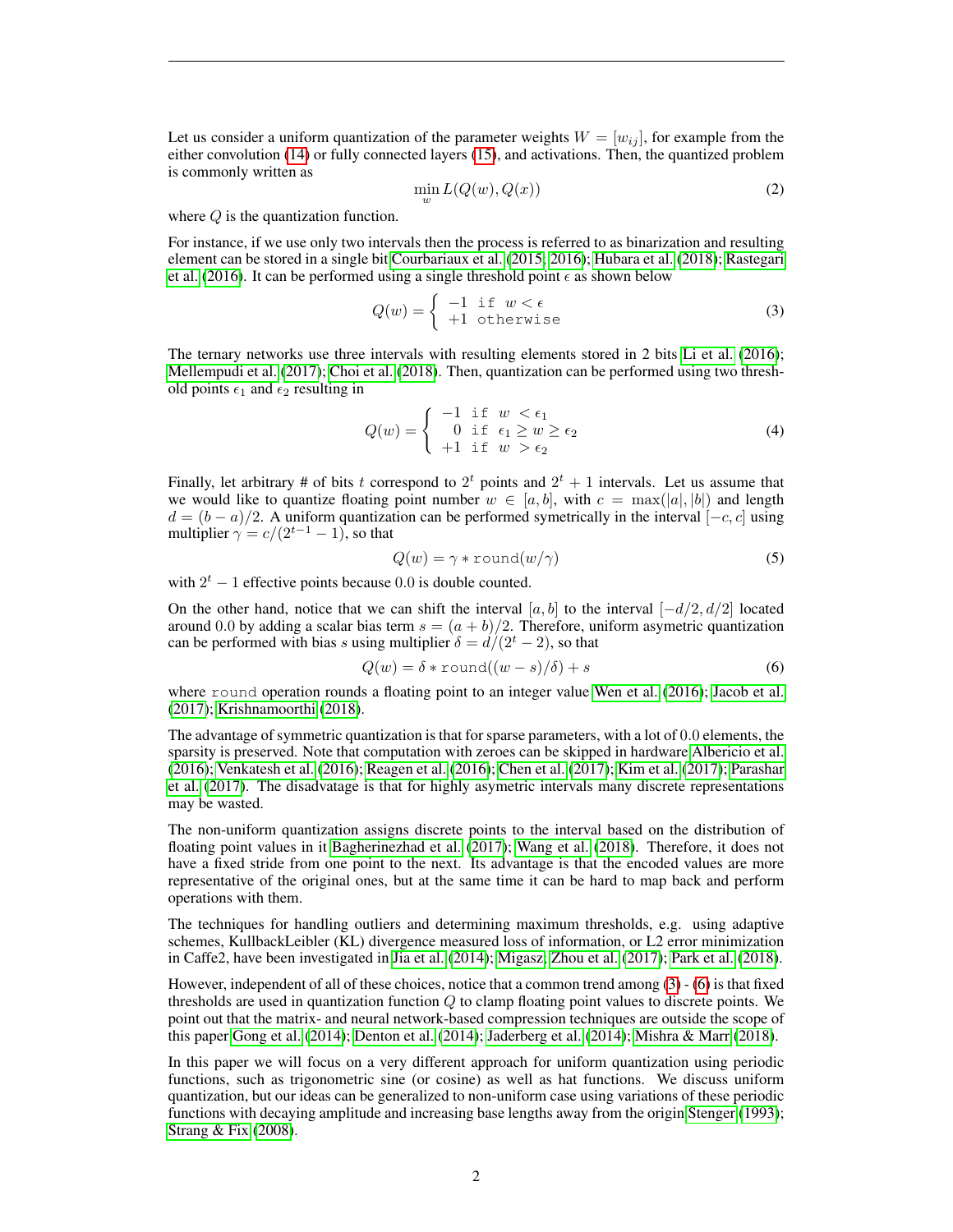# 2 PERIODIC FUNCTIONS AS REGULARIZERS

We propose an unorthodox approach for quantizing the weights of a neural network. Instead of using quantization function  $Q$ , we propose proposed adding a regularization term  $R$  to the loss, so that the resulting optimization problem is written as

<span id="page-2-3"></span>
$$
\min_{w} L(w, x) + \lambda R(w, x) \tag{7}
$$

where  $\lambda$  is a scalar scaling parameter.

The regularization term  $R$  is a sum of periodic functions that push the values of the weights (and potentially activations) to a set of discrete points during training. Next we will discuss different choices for these functions.

#### 2.1 TRIGONOMETRIC (CONTINUOUS) FUNCTIONS

Let us focus only on the weights and use trigonometric sine, so that

<span id="page-2-2"></span>
$$
R(w) = \sum_{\forall w} \text{amplitude} * \sin^2(\pi * \text{frequency} * (w/c))
$$
 (8)

where  $c$  is the maximum weight in absolute value as defined in  $(5)$ .

Notice that for frequency=1 the function  $R(w)$  attains its minimum 0.0, when the weight values are distributed at 3 discrete locations, while for frequency=7 it attains its minimum 0.0, when the weight values are distributed at 15 discrete locations, as shown on Fig. [1a](#page-2-0) and [1b,](#page-2-0) respectively.

<span id="page-2-0"></span>

Figure 1: Plot of sine and its square for amplitude=1

<span id="page-2-1"></span>

Figure 2: Plot of cosine and its square for amplitude=1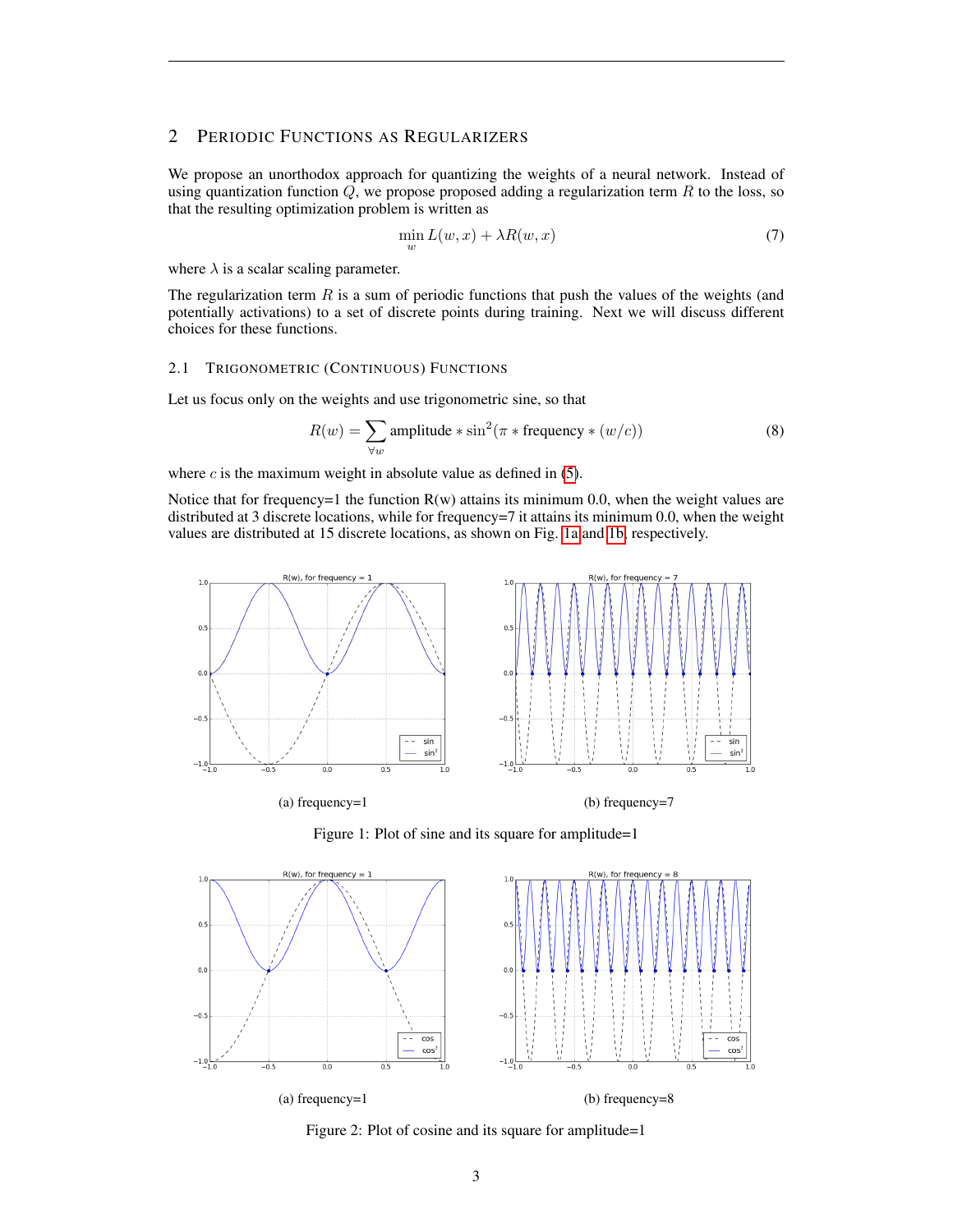An analogous plot can also be created using a trigonometric cosine function and its square, with a difference being a shift in the discrete points so that there are 16 rather than 15 of the points where minimum is attained, but perhaps most importabtly 0.0 is not preserved, see Fig, [2a](#page-2-1) and [2b.](#page-2-1)

#### 2.2 HAT (NON-CONTINUOUS) FUNCTIONS

Let us focus only on the weights and use a hat function, so that

<span id="page-3-1"></span>
$$
R(w) = \sum_{\forall w} \text{amplitude} * |((\text{frequency} * ((w/c) - 0.5))\%1) * 2 - 1|
$$
 (9)

where  $c$  is the maximum weight in absolute value as defined in  $(5)$ .

Once again, notice that for frequency=1 the function  $R(w)$  attains its minimum 0.0, when the weight values are distributed at 3 discrete locations, while for frequency=7 it attains its minimum 0.0, when the weight values are distributed at 15 discrete locations, as shown on Fig. [3a](#page-3-0) and [3b,](#page-3-0) respectively. Here we show variant of the hat function corresponding to sine, while a shifted variant corresponding to cosine is also possible.

<span id="page-3-0"></span>

Figure 3: Plot of hat for amplitude=1

Notice that the use of regularization for the purpose of quantization has been suggested in [Hung](#page-7-12) [et al.](#page-7-12) [\(2015\)](#page-7-12). However, in this earlier work the authors use distance from fixed points (centroids)  $q$ as a penalty measure to ensure quantization. This contrasts with our periodic trigonometric sine and hat functions, with amplitude and frequency hyper-parameters defined in  $(8)$  and  $(9)$ , respectively.

It is important to highlight a few differences between sine (or cosine) and hat functions. Notice that sine function has very nice properties. It is periodic, continuous and differentiable. However, it is not convex, unlike many of the existing regularizers. Also, notice that the maximum value of the regularizer  $R(w)$  is know ahead of time. It can be computed by assuming that all weights translate into value 1.0 after application of the  $\sin^2$  function. Then, the regularizer can be scaled by a constant γ, such that γ $R(w) \in [0, 1]$ . This can be used to facilitate and in fact define the regularizer scaling  $\lambda$ in [\(7\)](#page-2-3), therefore reducing the number of hyper-parameters.

Also, sine function has a gradient that is zero (or close to zero) in the neighborhood of points where it attains it's minimum and maximum values. This property might make escaping the maximum or approaching the minimum slow in their respective neighborhoods. On the other hand, hat function is non-convex and non-continuous, with constant gradient towards the minimum except for the points where it attains its minimum and maximum values, where the gradient does not exist. These tradeoffs might guide the choice between these functions, in a way similar to that of a choice between Sigmoid and ReLU activation functions.

Finally, notice that amplitude can be changed adaptively during the training procedure, which allows us to obtain higher test accuracy, as will be shown in the experiments section. The frequency can also be varied during training, but these experiments are outside of the scope of this paper.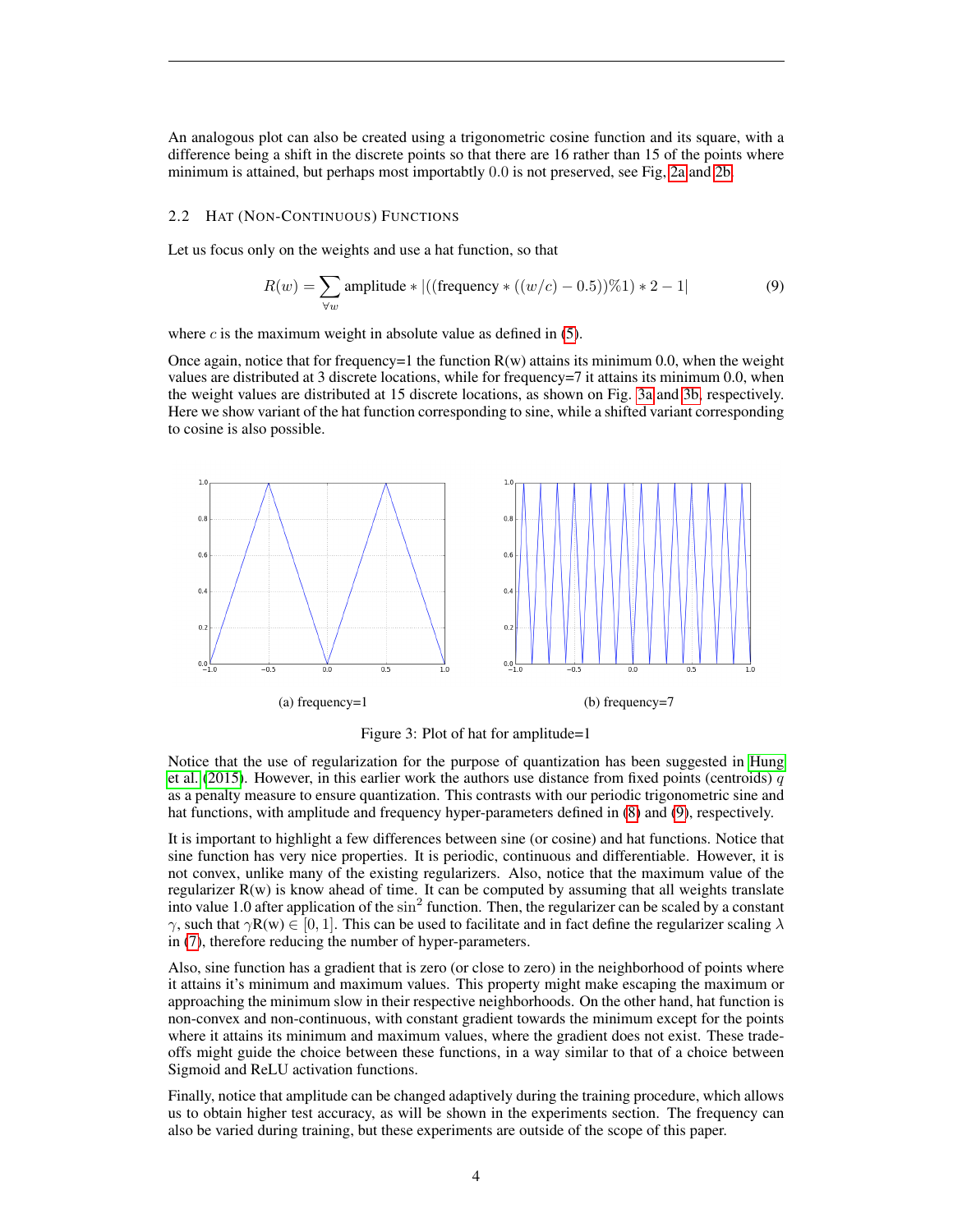#### 2.3 FROM BITS TO FREQUENCY AND VICE-VERSA

In practice we are interested in selecting the number of bits  $t$  to be used for quantization. For the sine and associated hat function the frequency corresponding to  $t > 1$  number of bits can be found by using

$$
frequency = 2t-1 - 1
$$
 (10)

and vice-versa

$$
t = \lceil \log_2(\text{frequency} + 1) + 1 \rceil \tag{11}
$$

so that frequency 1 implies 2 bits, while frequency 7 implies 4 bits.

On the other hand, for cosine the frequency corresponding to  $t > 0$  number of bits can be found by using

$$
frequency = 2^{t-1}
$$
 (12)

and vice-versa

$$
t = \lceil \log_2(\text{frequency}) + 1 \rceil \tag{13}
$$

For instance, frequency 1 implies 1 bit, while frequency 8 implies 4 bits, and so on and so forth.

## 3 EXPERIMENTS

In this section we will investigate the accuracy of ResNet-20 on CIFAR-10 and ResNet-50 on ImageNet datasets [He et al.](#page-7-13) [\(2015\)](#page-7-13); [Krizhevsky et al.](#page-8-12) [\(2009\)](#page-8-12); [Deng et al.](#page-7-14) [\(2009\)](#page-7-14). We will compare the test error achieved by the original and quantized models with loss function defined in [\(1\)](#page-0-2) and [\(7\)](#page-2-3), respectively. The regularization term we add to the loss in [\(7\)](#page-2-3) relies on periodic functions: trigonometric sine in [\(8\)](#page-2-2) and hat in [\(9\)](#page-3-1). It can be computed using the following PyTorch [Paszke et al.](#page-8-13) [\(2017\)](#page-8-13) code snippet

```
def periodic_regularization(model, amplitude, frequency):
   pi = 3.141592
   total = 0for m in model.modules():
        if isinstance(m, nn.Conv2d) or isinstance(m, nn.Linear):
           ic = 1/w.abs() .max()rw = torch.sum(amplitude *#either sin
             torch.pow(torch.sin(pi * frequency * (w * ic), 2))
             #or hat function
             torch.abs(((((w * ic) - 0.5) * frequency) % 1) * 2 -1))
```
The training is performed using batch size 256 with default 100 epochs for CIFAR-10 and 90 epochs for ImageNet dataset. We use a fixed schedule that adjusts the amplitude hyper-parameter every 30 epochs. We start with a small amplitude, such as  $10^{-4}$ , and progressively adjust it until it reaches, say 10<sup>-1</sup> after typical 100 epochs of training. Notice that amplitude subsumes the scaling hyperparameter  $\lambda$ , which is always set to 1.0. Note that other than using a fixed schedule we do not require any special treatment for the first or last model layers or training epochs, which is otherwise often required to produce good approximations. We show the results of representative runs.

After training the model is quantized using symmetric uniform quantization in [\(5\)](#page-1-2), which can be performed using the following PyTorch [Paszke et al.](#page-8-13) [\(2017\)](#page-8-13) code snippet

```
def quantize_model(model, frequency):
    def quantize weights(m):
        if isinstance(m, nn.Conv2d) or isinstance(m, nn.Linear):
            c = m<u>weight.abs().max().data</u>m.weight.data.mul_(frequency/c)
            m.weight.data.round_()
            m.weight.data.mul_(c/frequency)
```

```
model.apply(quantize_weights)
```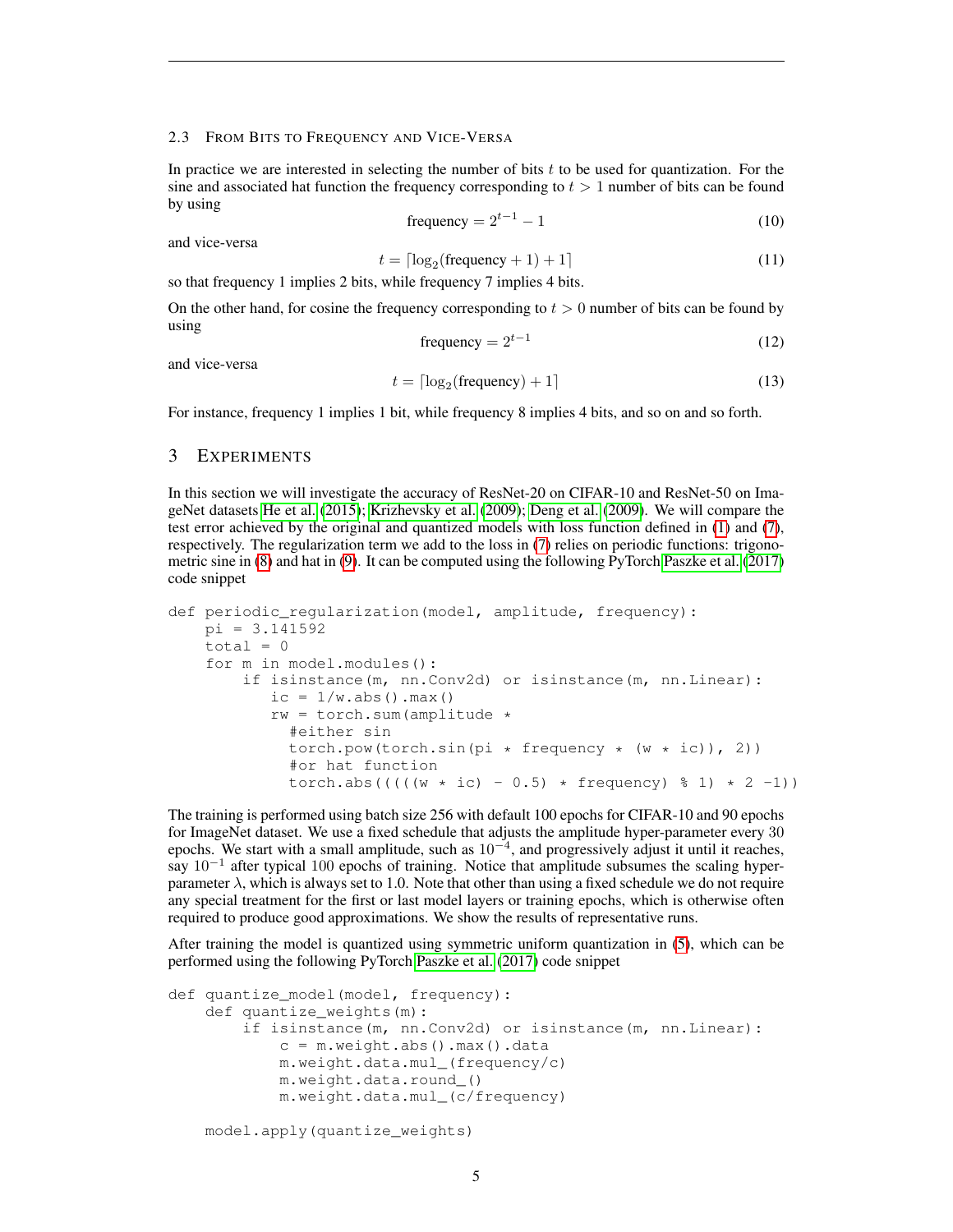<span id="page-5-0"></span>

Figure 4: Plot of Top1 test error for CIFAR-10 dataset with Resnet20

We illustrate the difference between original, original with regularization (Regu), and quantized model (Quant) for CIFAR-10 dataset on Fig. [4.](#page-5-0) The accuracy of the original model is plotted with a black dotted line, while the accuracy of other models is plotted with color bars. Notice that the model accuracy changes significantly depending on the number of bits used for quantization. For instance, there seems to be a clear boundary between 4 and 8 bits, where there seems to be (not or) enough bits to represent the information. Notice that while the training succeeds in all cases, the quantization fails to produce accurate results with less than 8 bits.

<span id="page-5-1"></span>

<span id="page-5-2"></span>Figure 5: Plot of Top1 test error for CIFAR-10 dataset with Resnet-20



Figure 6: Plot of Top1 test error for ImageNet dataset with Resnet-50

Also, we illustrate the attained model accuracy with different starting amplitudes for CIFAR-10 dataset on Fig. [5.](#page-5-1) The accuracy of the original model is plotted with a black dotted line, while the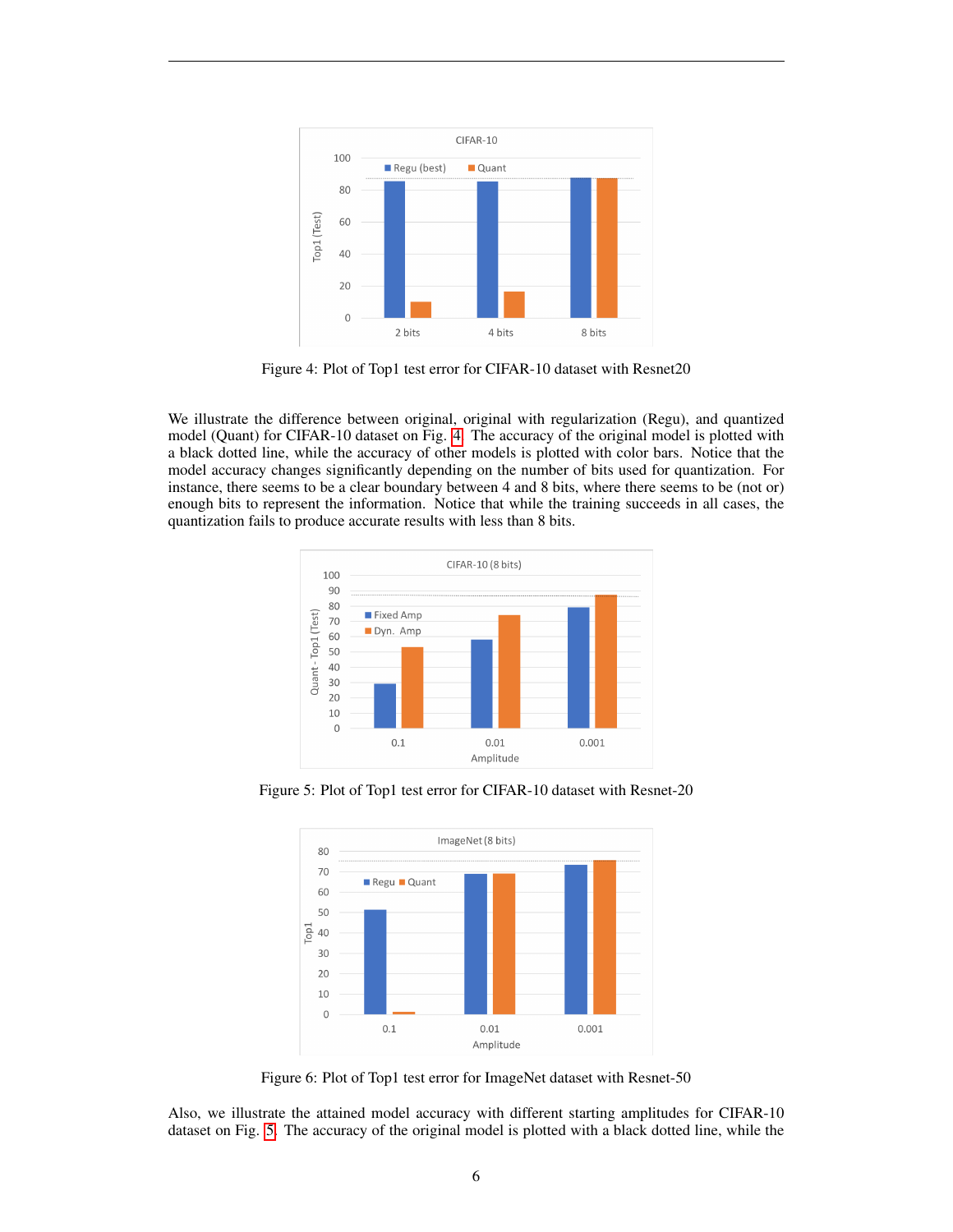<span id="page-6-0"></span>accuracy of the 8-bit quantized model is plotted with color bars. Notice that using adaptive rather than static amplitude allows us to reach higher test accuracy. Also, in our experiments we have found that it is a good practice to target the initial amplitude and choice of fixed schedule such that the final amplitude is in the range of 0.01 - 0.001, which would correspond to a reasonable value of the regularization scaling  $\lambda$ . We observe similar results on the ImageNet dataset, as seen on Fig. [6.](#page-5-2)



Figure 7: Plot of Top1 test error for ImageNet dataset with Resnet-50

Finally, notice that both sine and hat functions perform as well on the ImageNet dataset, as shown in Fig. [7.](#page-6-0) Once again, the accuracy of the original model is plotted with a black dotted line, while the accuracy of the 8-bit quantized model is plotted with color bars. In all plots, amplitude denotes the final amplitude. The detailed results are also summarized in tables Tab. [2](#page-6-1) and [3.](#page-6-2)

<span id="page-6-1"></span>

|                      | Default Model | Quantized model (with sine) |       |       |        |        |
|----------------------|---------------|-----------------------------|-------|-------|--------|--------|
|                      | test (best)   | 8 bits                      |       |       | 4 bits | 2 bits |
| Amplitude            | n/a           | 0.1                         | 0.01  | 0.001 | 0.001  | 0.001  |
| Test error $(fixed)$ | 84.72 (87.70) | 29.26                       | 58.18 | 79.18 | n/a    | n/a    |
| Test error (dyn)     | 84.72 (87.70) | 53.28                       | 74.14 | 87.46 | 16.66  |        |

Table 2: CIFAR-10: summary of representative experiments

<span id="page-6-2"></span>

|            | Default Model | Quantized model (with sine) | (with hat) |       |        |
|------------|---------------|-----------------------------|------------|-------|--------|
|            |               | 8 bits                      |            |       | 8 bits |
| Amplitude  | n/a           | 0.1                         | 0.01       | 0.001 | 0.001  |
| Top1 error | 75.84         | 1.29                        | 69.02      | 75.77 | 75.57  |
| Top5 error | 92.90         | 4.62                        | 89.27      | 92.54 | 92.58  |

Table 3: ImageNet: summary of representative experiments

# 4 CONCLUSION AND FUTURE WORK

We have proposed a novel technique for quantizing neural networks, based on regularization with periodic functions. We have shown that it can be effectively used to quantize ResNets on CIFAR-10 and ImageNet datasets. In our experiments we have achieved virtually no losses vis--vis standard model by using amplitude scaling on a fixed schedule through training followed by 8-bit integer quantization. While similar quality results exist for quantization of CNNs, in this note we have achieved them through a completely novel method. In the future, we would like to incorporate the quantization of activations into this approach and experiment with more classes of neural networks.

## ACKNOWLEDGEMENTS

The authors would like to thank Marat Dukhan, Bram Wasti and Satish Nadathur for collecting ARM Cortex A-7 and A-75 processor intruction information as well as Misha Smelyanskiy for his helpful comments and suggestions.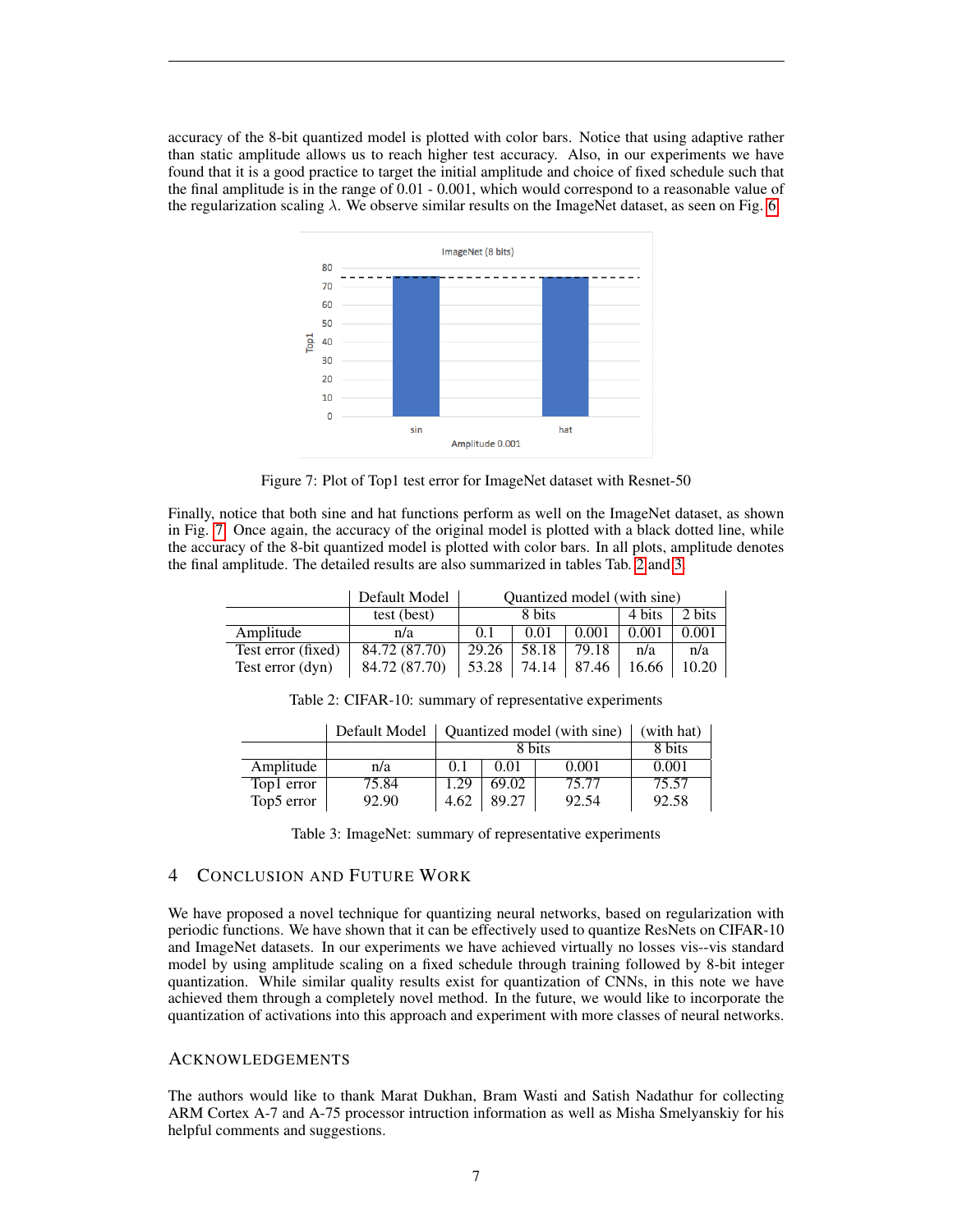## **REFERENCES**

- <span id="page-7-7"></span>J. Albericio, P. Judd, T. Hetherington, T. Aamodt, N. E. Jerger, and A. Moshovos. Cnvlutin: Ineffectual-neuron-free deep neural network computing. *ACM/IEEE 43rd Annual International Symposium on Computer Architecture*, 2016.
- <span id="page-7-9"></span>H. Bagherinezhad, M. Rastegari, and A. Farhadi. LCNN: Lookup-based convolutional neural network. *Proc. Computer Vision and Pattern Recognition*, 2017.
- <span id="page-7-8"></span>Y.H. Chen, T. Krishna, J. Emer, and V. Sze. Eyeriss: An energy-efficient reconfigurable accelerator for deep convolutional neural networks. *IEEE Journal of Solid-State Circuits*, 52:127–138, 2017.
- <span id="page-7-5"></span>J. Choi, P. Chuang, Z. Wang, S. Venkataramani, V. Srinivasan, and K. Gopalakrishnan. Bridging the accuracy gap for 2-bit quantized neural networks (QNN). *Proc. Computer Vision and Pattern Recognition*, 2018.
- <span id="page-7-2"></span>M. Courbariaux, Y. Bengio, and J.P. David. BinaryConnect: Training deep neural networks with binary weights during propagations. *CoRR*, 2015. URL [https://arxiv.org/abs/1511.](https://arxiv.org/abs/1511.00363) [00363](https://arxiv.org/abs/1511.00363).
- <span id="page-7-3"></span>M. Courbariaux, I. Hubara, D. Soudry, R. El-Yaniv, and Y. Bengio. Binarized neural networks: Training deep neural networks with weights and activations constrained to +1 or -1. *CoRR*, 2016. URL <https://arxiv.org/abs/1602.02830>.
- <span id="page-7-14"></span>J. Deng, W. Dong, R. Socher, L.J. Li, K. Li, and L. Fei-Fei. ImageNet: A large-scale hierarchical image database. *Proc. IEEE Conf. Computer Vision and Pattern Recognition*, pp. 248–255, 2009. URL <http://www.image-net.org>.
- <span id="page-7-11"></span>E. Denton, W. Zaremba, J. Bruna, Y. LeCun, and B. Fergus. Exploiting linear structure within convolutional networks for efficient evaluation. *Proc. Neural Information Processing Systems*, 2014.
- <span id="page-7-17"></span>A. Devarakonda, M. Naumov, and M. Garland. Adabatch: Adaptive batch sizes for training deep neural networks. *CoRR*, 2017. URL <https://arxiv.org/abs/1712.02029>.
- <span id="page-7-1"></span>R. Dolbeau. Theoretical peak flops per instruction set: A tutorial. *The Journal of Supercomputing*, 74:1341–1377, 2018.
- <span id="page-7-10"></span>Y. Gong, L. Liu, M. Yang, and L. Bourdev. Compressing deep convolutional networks using vector quantization. *CoRR*, 2014. URL <https://arxiv.org/abs/1412.6115>.
- <span id="page-7-15"></span>I. Goodfellow, Y. Bengio, and A. Courville. *Deep Learning*. MIT Press, 2016. URL [https:](https://www.deeplearningbook.org) [//www.deeplearningbook.org](https://www.deeplearningbook.org).
- <span id="page-7-13"></span>K. He, X. Zhang, S. Ren, and J. Sun. Deep residual learning for image recognition. *CoRR*, 2015. URL <http://arxiv.org/abs/1512.03385>.
- <span id="page-7-4"></span>I. Hubara, M. Courbariaux, D. Soudry, R. El-Yaniv, and Y. Bengio. Quantized neural networks: Training neural networks with low precision weights and activations. *Journal of Machine Learning Research*, 18:1–30, 2018.
- <span id="page-7-0"></span>M. Humrick. Exploring DynamIQ and ARMs new CPUs: Cortex-A75, Cortex-A55. *AnandTech*, 2017. URL [https://www.anandtech.com/show/11441/](https://www.anandtech.com/show/11441/dynamiq-and-arms-new-cpus-cortex-a75-a55) [dynamiq-and-arms-new-cpus-cortex-a75-a55](https://www.anandtech.com/show/11441/dynamiq-and-arms-new-cpus-cortex-a75-a55).
- <span id="page-7-12"></span>P. Hung, C. Lee, S. Yang, V. S. Somayazulu, Y. Chen, and S. Chien. Bridge deep learning to the physical world: An efficient method to quantize network. *IEEE Signal Processing Systems*, 2015.
- <span id="page-7-16"></span>S. Ioffe and C. Szegedy. Batch normalization: Accelerating deep network training by reducing internal covariate shift. *Proc. International Conf. Machine Learning*, pp. 448–456, 2015. URL <http://proceedings.mlr.press/v37/ioffe15.html>.
- <span id="page-7-6"></span>B. Jacob, S. Kligys, B. Chen, M. Zhu, M. Tang, A. Howard, H. Adam, and D. Kalenichenko. Quantization and training of neural networks for efficient integer-arithmetic-only inference. *CoRR*, 2017. URL <https://arxiv.org/abs/1712.05877>.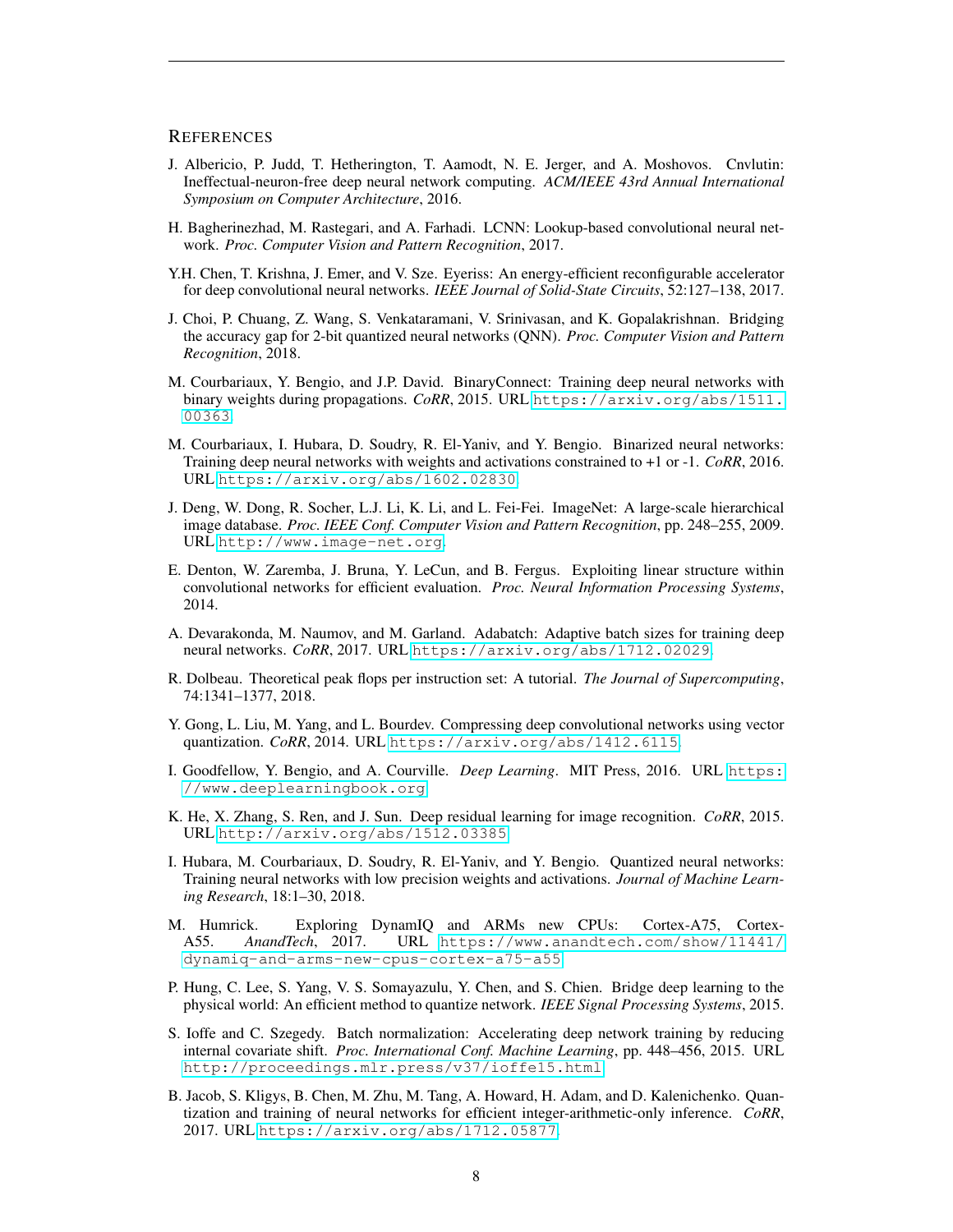- <span id="page-8-10"></span>M. Jaderberg, A. Vedaldi, and A. Zisserman. Speeding up convolutional neural networks with low rank expansions. *BMVC*, 2014.
- <span id="page-8-7"></span>Y. Jia, E. Shelhamer, J. Donahue, S. Karayev, J. Long, R. Girshick, S. Guadarrama, and T. Darrell. Caffe: Convolutional architecture for fast feature embedding. *CoRR*, 2014.
- <span id="page-8-5"></span>D. Kim, J. Ahn, and S. Yoo. ZeNA: Zero-aware neural network accelerator. *IEEE Design and Test*, 35:39–46, 2017.
- <span id="page-8-4"></span>R. Krishnamoorthi. Quantizing deep convolutional networks for efficient inference: A whitepaper. *CoRR*, 2018.
- <span id="page-8-12"></span>A. Krizhevsky, V. Nair, and G. Hinton. CIFAR-10 (Canadian Institute for Advanced Research). 2009. URL [http://www.cs.toronto.edu/œkriz/cifar.html](http://www.cs.toronto.edu/˜kriz/cifar.html).
- <span id="page-8-14"></span>A. Krizhevsky, I. Sutskever, and G. E Hinton. ImageNet classification with deep convolutional neural networks. *Advances Neural Information Processing Systems*, pp. 1097–1105, 2012.
- <span id="page-8-16"></span>Y. LeCun, B. Boser, J. S. Denker, D. Henderson, R. E. Howard, W. Hubbard, and L. D. Jackel. Backpropagation applied to handwritten zip code recognition. *Neural Computation*, 1:541–551, 1989a.
- <span id="page-8-17"></span>Y. LeCun, L. D. Jackel, B. Boser, J. S. Denker, H. P. Graf, I. Guyon, D. Henderson, R. E. Howard, and W. Hubbard. Handwritten digit recognition: Applications of neural net chips and automatic learning. *IEEE Communication*, pp. 41–46, 1989b.
- <span id="page-8-15"></span>Y. LeCun, L. Bottou, Y. Bengio, and P. Haffner. Gradient-based learning applied to document recognition. *Proc. IEEE*, 86:2278–2324, 1998. URL [http://yann.lecun.com/exdb/](http://yann.lecun.com/exdb/mnist) [mnist](http://yann.lecun.com/exdb/mnist).
- <span id="page-8-2"></span>F. Li, B. Zhang, and B. Liu. Ternary weight networks. *CoRR*, 2016. URL [https://arxiv.](https://arxiv.org/abs/1605.04711) [org/abs/1605.04711](https://arxiv.org/abs/1605.04711).
- <span id="page-8-3"></span>N. Mellempudi, A. Kundu, D. Mudigere, D. Das, B. Kaul, and P. Dubey. Ternary neural networks with fine-grained quantization. *CoRR*, 2017. URL [https://arxiv.org/abs/1705.](https://arxiv.org/abs/1705.01462) [01462](https://arxiv.org/abs/1705.01462).
- <span id="page-8-8"></span>S. Migasz. 8-bit inference with Tensor RT. *GTC 2017*. URL [http://on-demand.gputechconf.com/gtc/2017/presentation/](http://on-demand.gputechconf.com/gtc/2017/presentation/s7310-8-bit-inference-with-tensorrt.pdf) [s7310-8-bit-inference-with-tensorrt.pdf](http://on-demand.gputechconf.com/gtc/2017/presentation/s7310-8-bit-inference-with-tensorrt.pdf).
- <span id="page-8-11"></span>A. Mishra and D. Marr. Apprentice: Using knowledge distillation techniques to improve lowprecision network accuracy. *CoRR*, 2018. URL <https://arxiv.org/abs/1711.05852>.
- <span id="page-8-0"></span>NVIDIA. Turing architecture whitepaper. 2018. URL [https://www.nvidia.com/](https://www.nvidia.com/content/dam/en-zz/Solutions/design-\visualization/technologies/turing-architecture/NVIDIA-Turing-Architecture-Whitepaper.pdf) [content/dam/en-zz/Solutions/design-\visualization/technologies/](https://www.nvidia.com/content/dam/en-zz/Solutions/design-\visualization/technologies/turing-architecture/NVIDIA-Turing-Architecture-Whitepaper.pdf) [turing-architecture/NVIDIA-Turing-Architecture-Whitepaper.pdf](https://www.nvidia.com/content/dam/en-zz/Solutions/design-\visualization/technologies/turing-architecture/NVIDIA-Turing-Architecture-Whitepaper.pdf).
- <span id="page-8-6"></span>A. Parashar, M. Rhu, A. Mukkara, A. Puglielli, R. Venkatesan, B. Khailany, J. Emer, S. W. Keckler, and W. J. Dally. SCNN: An accelerator for compressed-sparse convolutional neural networks. *ACM/IEEE 44th Annual International Symposium on Computer Architecture*, 2017.
- <span id="page-8-9"></span>E. Park, S. Yoo, and P. Vajda. Value-aware quantization for training and inference of neural networks. *CoRR*, 2018. URL <https://arxiv.org/abs/1804.07802>.
- <span id="page-8-13"></span>A. Paszke, S. Gross, S. Chintala, G. Chanan, E. Yang, Z. DeVito, Z. Lin, A. Desmaison, L. Antiga, and A. Lerer. Automatic differentiation in PyTorch. *Proc. Neural Information Processing Systems*, 2017.
- <span id="page-8-1"></span>M. Rastegari, V. Ordonez, J. Redmon, and A. Farhadi. XNOR-Net: ImageNet classification using binary convolutional neural networks. *CoRR*, 2016. URL [https://arxiv.org/abs/](https://arxiv.org/abs/1603.05279) [1603.05279](https://arxiv.org/abs/1603.05279).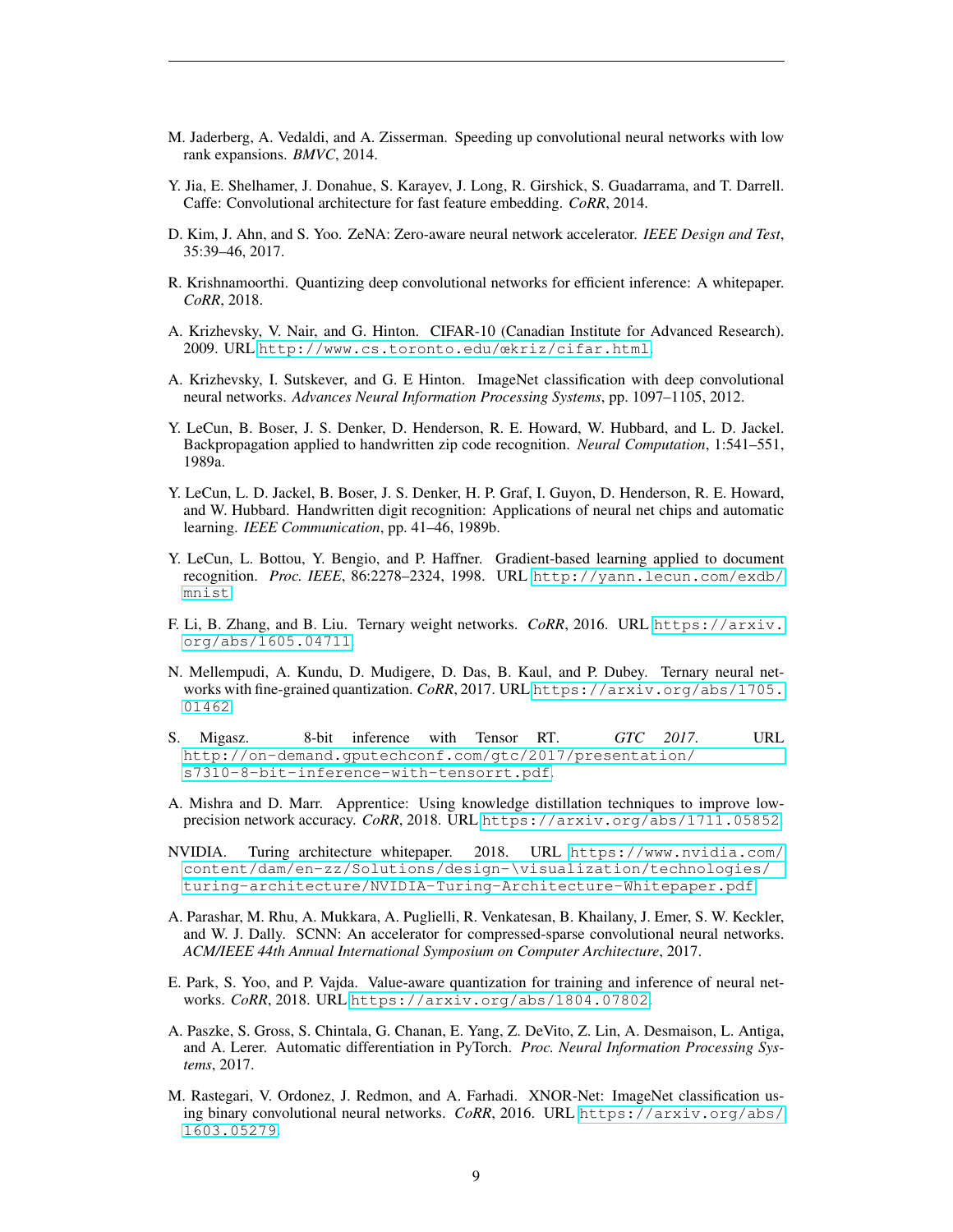- <span id="page-9-3"></span>B. Reagen, P. Whatmough, R. Adolf, S. Rama, H. Lee, S. K. Lee, J. M. Hernandez-Lobato, G.Y. Wei, and D. Brooks. Minerva: Enabling low-power, highly-accurate deep. *ACM/IEEE 43rd Annual International Symposium on Computer Architecture*, 2016.
- <span id="page-9-0"></span>A. L. Shimpi. ARM's Cortex A7: Bringing cheaper dual-core & more power efficient highend devices. *AnandTech*, 2011. URL [https://www.anandtech.com/show/4991/](https://www.anandtech.com/show/4991/arms-cortex-a7-bringing-cheaper-dualcore-more-power-efficient//-highend-devices) [arms-cortex-a7-bringing-cheaper-dualcore-more-power-efficient/](https://www.anandtech.com/show/4991/arms-cortex-a7-bringing-cheaper-dualcore-more-power-efficient//-highend-devices) [/-highend-devices](https://www.anandtech.com/show/4991/arms-cortex-a7-bringing-cheaper-dualcore-more-power-efficient//-highend-devices).
- <span id="page-9-6"></span>F. Stenger. Numerical methods based on sinc and analytic functions. *Springer Series in Computational Mathematics*, 20, 1993.
- <span id="page-9-7"></span>G. Strang and G. Fix. *An Analysis of the Finite Element Method*. Wellesley-Cambridge Press, 2nd Ed., 2008.
- <span id="page-9-8"></span>C. Szegedy, W. Liu, Y. Jia, P. Sermanet, S. Reed, D. Anguelov, D. Erhan, V. Vanhoucke, and A. Rabinovich. Going deeper with convolutions. *CoRR*, 2014. URL [https://arxiv.org/abs/](https://arxiv.org/abs/1409.4842) [1409.4842](https://arxiv.org/abs/1409.4842).
- <span id="page-9-2"></span>G. Venkatesh, E. Nurvitadhi, and D. Marr. Accelerating deep convolutional networks using lowprecision and sparsity. *CoRR*, 2016. URL <https://arxiv.org/abs/1610.00324>.
- <span id="page-9-4"></span>P. Wang, Q. Hu, Y. Zhang, C. Zhang, Y. Liu, and J. Cheng. Two-step quantization for low-bit neural networks. *Proc. Computer Vision and Pattern Recognition*, 2018.
- <span id="page-9-1"></span>H. Wen, S. Zhou, Z. Liang, Y. Zhang, D. Feng, X. Zhou, and C. Yao. Training bit fully convolutional network for fast semantic segmentation. *CoRR*, 2016. URL [https://arxiv.org/abs/](https://arxiv.org/abs/1612.00212) [1612.00212](https://arxiv.org/abs/1612.00212).
- <span id="page-9-5"></span>Y. Zhou, S.M. Moosavi-Dezfooli, N.M. Cheung, and P. Frossard. Adaptive quantization for deep neural network. *CoRR*, 2017. URL <https://arxiv.org/abs/1712.01048>.